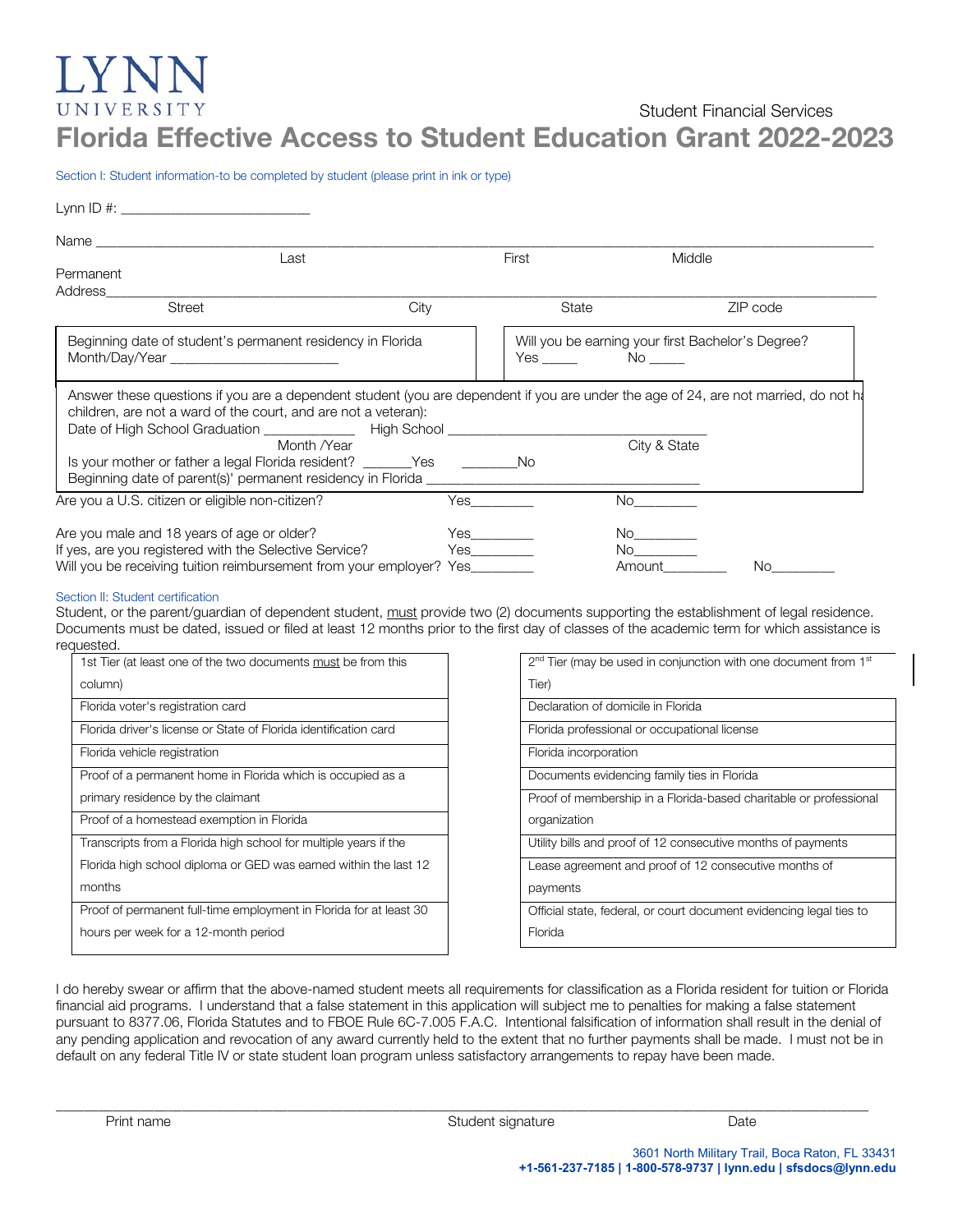

## Do not send application to the Florida Department of Education.

Please return this form to: Lynn University/Student Financial Services/3601 N. Military Trail/Boca Raton/FL/33431 or fax (561) 237-7189 or sfsdocs@lynn.edu

Florida Effective Access to Student Education Conditions

### Important: read and retain for your records

The Florida Effective Access to Student Education Grant provides tuition assistance to resident students attending non-profit private colleges and universities located in the state. The program is administered by the Florida Department of Education pursuant to Florida statutes and administrative rules adopted by the State Board of Education. Each participating eligible institution administers the program for and on behalf of the eligible students it enrolls. Funds for support of the Florida Effective Access to Student Education Grant (FL EASE) are contingent each year upon the appropriations made available by the Florida Legislature.

- 1. Eligibility criteria
	- a. Applicants must submit applications to the participating postsecondary institution. The Lynn university deadlines are September 15 (fall) and January 15 (spring). Only one application should be submitted.
	- b. An applicant must be a Florida resident for twelve (12) consecutive months prior to the first day of classes of the academic term for which assistance is requested. The primary intent of establishing residence in Florida must not be for the purpose of obtaining an education. An individual who comes to Florida as an out-of-state resident to enroll in a Florida postsecondary educational institution will not meet the Florida residency requirement for state financial aid purposes regardless of the length of time enrolled.

Dependent students may take the residency of either parent who meets the Florida residency requirements even if claimed as a dependent by a non-resident parent. A parent is either a natural or adoptive parent or a legal guardian. A dependent applicant will be considered to have met the requirements of Florida residency if the applicant has lived with a relative for the past five years who has had day-to-day supervision of the individual, and the relative meets all requirements for Florida residency.

For the purpose of residency, an independent applicant must not be eligible to be claimed as a tax exemption by any person other than a spouse, must be self-supporting for twelve (12) months prior to the first day of classes of the academic term for which assistance is requested, and have the intent, for purposes other than education, that Florida be their legal state of residence.

Residents of Florida stationed out-of-state on active military duty, their spouses and dependent children, will retain Florida residency status.

Active duty members of the armed forces stationed in Florida, their spouses and dependent children, and full-time instructional and administrative personnel of state public schools, colleges and universities, and their spouses and dependent children are classified as Florida residents.

An applicant receiving funds through this program, who subsequently loses Florida residency status, may be eligible to continue to receive funds for a period of twelve (12) months.

Applicants who have questions regarding residency status should contact the Office of Student Financial Services.

- c. Applicants must be enrolled in a first bachelor's degree program at an eligible independent Florida college or university. Students pursuing an Associate Degree are not eligible.
- d. Applicants must enroll each academic term for a minimum of twelve (12) credits.
- e. Recipients must not owe a repayment under any state or federal grant or scholarship program.
- f. Recipients must not be in default on any federal Title IV or state student loan program unless satisfactory arrangements to repay have been made.
- g. Applicants must have met the registration requirements of the Selective Service Act.
- h. Students shall be eligible to receive financial aid for a maximum of (9) semesters or fourteen (14) quarters. However, students participating in college preparatory instruction, or students enrolled in a five-year undergraduate degree program shall be eligible to receive financial aid for a maximum of (10) semesters or fifteen (15) quarters. Five-year eligibility does not extend to a program which leads to the simultaneous award of a graduate and an undergraduate degree.
- i. Applicants who are on the program for the first time are not required to have a minimum grade point average.
- j. Renewal applicants shall have earned a minimum cumulative grade point average of 2.0 on a 4.0 scale and have earned twelve (12) credits per term or the equivalent for the number of terms for which the aid was received.
- k. Applicants who fail to earn the minimum number of credits required for renewal shall lose their eligibility for renewal for a period equivalent to one academic year. However, they may apply for reinstatement during a subsequent application period and may be eligible for an award if they have earned a minimum cumulative grade point average of 2.0 on a 4.0 scale.